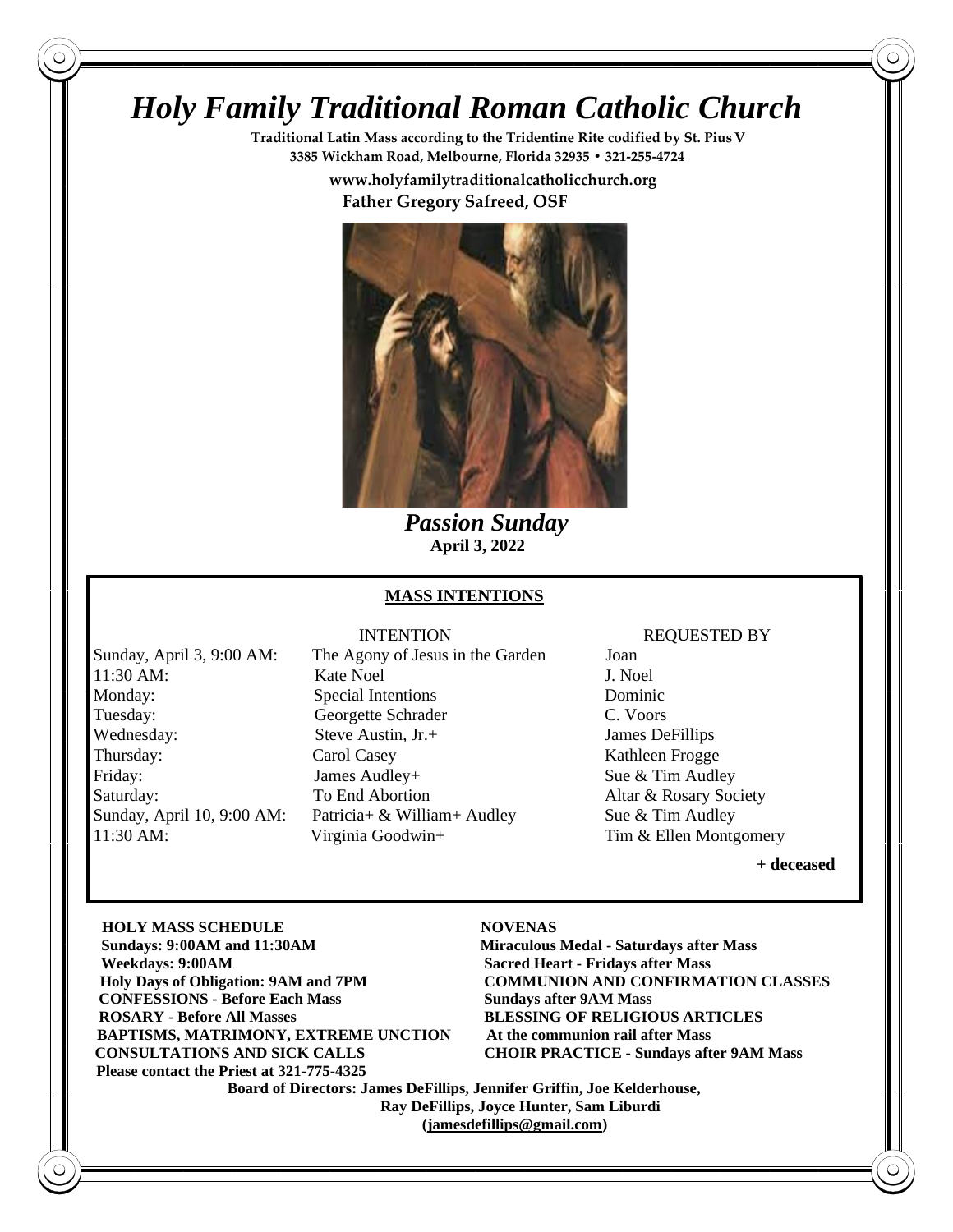## Passion Sunday

**GOSPEL (John 8:46-59)** At that time, Jesus said to the crowds of the Jews, "Which of you shall convince Me of sin? If I say the truth to you, why do you not believe Me: He that is of God hears the words of God. Therefore, you hear them not, because you are not of God."

The Jews therefore answered and said to Him: "Are we not right in saying that You are a Samaritan and hast a devil?" Jesus answered: "I have not a devil: but I honor my Father. And you have dishonored Me. But I seek not My own glory: there is One that seeks and judges. Amen, amen, I say to you: If any man keeps My word, he shall not see death forever." The Jews therefore said: "Now we know that Thou hast a devil. Abraham is dead, and the prophets: and Thou says: If any man keep My word, he shall not taste death forever. Art Thou greater than our father Abraham who is dead? And the prophets are dead. Whom dost Thou make Thyself?"

Jesus answered: "If I glorify Myself, My glory is nothing. It is My Father that glorifies Me, of whom you say that He is your God. And you have not known Him: but I know Him. And if I shall say that I know Him not, I shall be like to you, a liar. But I do know Him and do keep His word. Abraham your father rejoiced that he might see My day: he saw it and was glad." The Jews therefore said to Him: "Thou art not yet fifty years old. And hast Thou seen Abraham?" Jesus said to them: "Amen, amen, I say to you, before Abraham was made, I AM." They took up stones therefore to cast at Him. But Jesus hid Himself and went out of the temple**.**

**Pope Saint Leo I** (c. 400 – 10 November 461), also known as Saint Leo the Great, was Pope from 29 September 440 to his



death in 461. It has been said that Leo's papacy "...was undoubtedly one of the most important in the Church's history."

He was a Roman aristocrat, a native of Tuscany and was the first pope to have been called "the Great". He is perhaps best known for having met Attila the Hun in 452 and persuading him to turn back from his invasion of Italy.

He is also a Doctor of the Church, most remembered theologically for issuing the Tome of Leo, a document which was a major foundation to the debates of the Ecumenical Council of Chalcedon. The

Council of Chalcedon, the fourth ecumenical council, dealt primarily with Christology, and made clear the orthodox definition of Christ's being as the hypostatic union of two natures, divine and human, united in one person, "with neither confusion nor division".

By 431, as a deacon, Leo was sufficiently well known outside of Rome. Near the end of the reign of Pope Sixtus III, Leo was dispatched at the request of Emperor Valentinian III to settle a dispute in Gaul. During his absence in Gaul, Pope Sixtus III died (11 August 440), and on 29 September Leo was unanimously elected by the people to succeed him.

Leo's writings are mostly about theological questions concerning the person of Jesus Christ and his role as mediator and savior. He takes up this topic in many of his sermons, and over the years, he further develops his own original concepts. A central idea around which Leo deepens and explains his theology is Christ's presence in the Church, more specifically in the teaching and preaching of the faith (Scripture, Tradition and their interpretation), in the liturgy (sacraments and celebrations), in the life of the individual believer and of the organized Church, especially in a council.

From a pastoral perspective he galvanized charitable works in a Rome beset by famines, an influx of refugees, and poverty. He further associated the practice of fasting with charity and almsgiving particularly on the occasion of the Quattro tempora, (the quarterly Ember days).

Leo died on 10 November 461 and, as he wished to be buried as close as possible to the tomb of St Peter, his body was placed in a tomb in the portico of Saint Peter's Basilica. In 688 his remains were moved inside the basilica itself. In 1754 Pope Benedict XIV proclaimed Leo I, a Doctor of the Church. His feast was once celebrated in Rome on 28 June, the anniversary of the placing of his relics in Saint Peter's Basilica, but in the 12th century, the Gallican Rite feast of 11 April was admitted to the general Roman Calendar.

|                     | <b>ROSARY ROSTER</b>                                                                |
|---------------------|-------------------------------------------------------------------------------------|
| 9:00 AM:            | $4/3$ - Sam Liburdi $4/10$ - Martin Crain $4/17$ - Mary Crain $4/24$ - Ken Peldunas |
|                     | 5/1 - Tony Verzi 5/8 - Pat Lankenau 5/15 - Pam Lemcke                               |
| $11:30 \text{ AM}:$ | <b>Volunteers Needed</b>                                                            |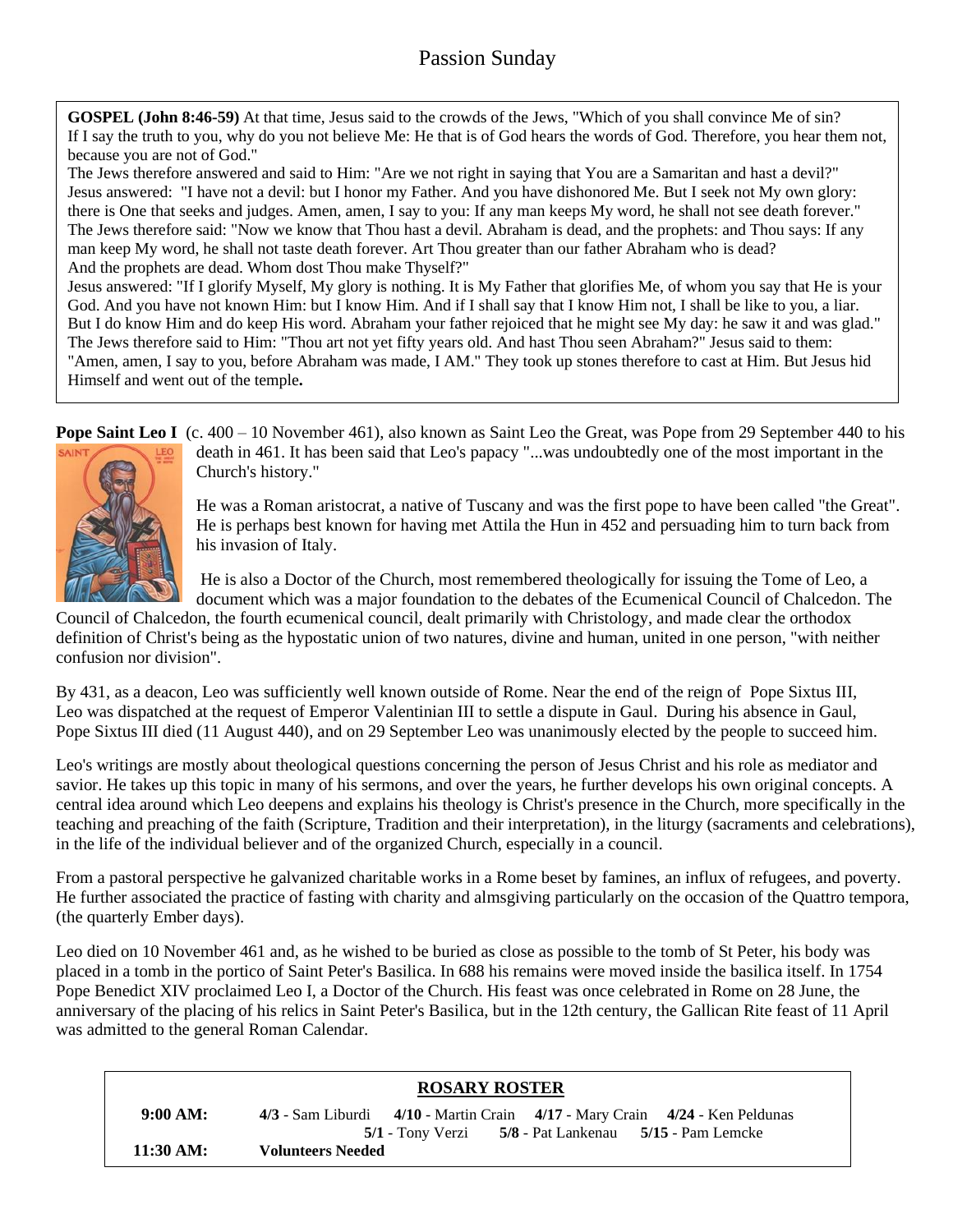# **ANNOUNCEMENTS**

- **Stations of the Cross** are offered every Wednesday during Lent after the 9:00 AM Mass.
- **On Fridays during Lent,** Stations of the Cross and Benediction of the Blessed Sacrament are held at 7:00 PM.
- **The Altar & Rosary Society will hold their EASTER BAKE SALE on Sunday, April 10th** after both the 9:00am & 11:30am Masses in the room at the back of the church.
- **Pray the Rosary for Peace.** Join fellow parishioners every Tuesday at 3pm in the church to recite fifteen decades of the rosary. Our intentions are to ask God and his Blessed Mother for their protection of our country and our church against the force which is trying to destroy us. Please make an effort to attend as often as you can.
- **If you are new to the Tridentine Mass,** you may find the grey or green paperback missals, found in the pews, helpful in following the liturgy.
- **Parishioners, friends and visitors** are welcome to refreshments in the church hall following the 9:00 AM Mass.
- **Visit our website**. The web address can be found on the front page of the bulletin.



**MONDAY, TUESDAY and WEDNESDAY,** Mass at 9:00AM as usual **HOLY THURSDAY** - No 9:00 AM Mass. 7:00 PM: The Mass of the Lord's Supper: with Adoration of the Blessed Sacrament until midnight. **GOOD FRIDAY** - No Mass. 2:30 PM: Stations of the Cross, 3:00 PM: The Solemn Liturgical Service of Our Lord's Passion and Death **HOLY SATURDAY** - No 9:00 AM Mass. 7:00 PM: The Easter Vigil **EASTER SUNDAY** – 10:00 AM: Easter Mass



*Gospel Commentary*: Today Satan is doing everything he can to prompt man to eliminate reminders of the cross with secular administrations passing laws that legislate removal of this most Christian of symbols and the conciliar church sits by as this aberration intensifies everywhere for the church of Vatican II is impotent, unable to do anything, for God has withdrawn His graces from the bad tree (cf. Matthew 7: 15-20) and let it wither on its own for not only has it lost authority before Heaven, but authority with man; a mere figurehead that can be patronized but not obeyed for men no longer believe in the sacrifice of the Son of God and what it takes to imitate Him.

San part of the angle of the control of the state of the control of the control of the control of the control of the control of the control of the control of the control of the control of the control of the control of the

Pride has taken over our hearts and all of us, yes, traditional Catholics as well, need this time of year to remind us that we are not holier than thou, not saved automatically. There is a price to pay, a stiff price

that can be so beneficial, so sweet if we but accept and follow the will of God. Dom Prosper Gueranger continues in this vein: "Let us humble ourselves, as we see the Creator of Heaven and earth thus obliged to hide Himself from men, who are bent on His destruction! Let us go back, in thought, to the sad day of the first sin, when Adam and Eve hid themselves because a guilty conscience told them they were naked. Jesus has come to assure us of our being pardoned, and lo! He hides Himself, not because He is naked - He that is to the saints the garb of holiness and immortality - but because He made Himself weak, that He might make us strong. Our first parents sought to hide themselves from the sight of God; Jesus hides Himself from the eyes of men. But it will not be thus forever. The day will come when sinners, from whose anger He now flees, will pray to the mountains to fall on them and shield them from His gaze; day win come when sinners, from whose anger fre how frees, win pray to the mountains to farm on them and sinclu their prayer will not be granted, and they shall see the Son of Man coming in the clouds of Heaven, with much Matthew 24: 30)." 

 In case any one has forgotten that we are in Passiontide, the purple shrouds covering the Crucifix and statues and paintings within each church will remind us of this sobering thought and that there is only one way to appease God and that is by following His holy Will and being willing to take up our cross as well and follow Him on the steep and grueling journey to Calvary. But before we do, we have this time of preparation so that we can get up the courage to be able to complete the pilgrimage to the Cross. To do this, we must go within our own heart and soul, make a thorough examination of our conscience and repent fully of all our sins and make amendment to not sin again. Then, and only then, will we have the spiritual stamina to follow in Christ's footsteps? This is a time to veil our heart to preserve it for a greater love story. The ultimate Love Story that cannot be equaled, and, which, is a mere 13 days away, fast approaches. Are we ready? We should prepare as little children, free of the concupiscence of the world, the flesh and the devil, free to follow Christ in all our innocence. It takes humility, repentance, and prayer to be given the grace to never sin again. That is what will best prepare us for Passiontide. By Michael Cain

 **DRESS POLICY** ~ When attending any functions at the chapel, especially Holy Mass, you are in the presence of the Blessed Sacrament. Please dress accordingly, with due modesty and respect. **Everyone should refrain from jeans, shorts or T-shirts.** Ladies, please use a head covering, available in the rear of the church either for loan or for purchase.



*If you are new to the chapel, Welcome. New parishioners please consult Father Safreed before the reception of sacraments.*